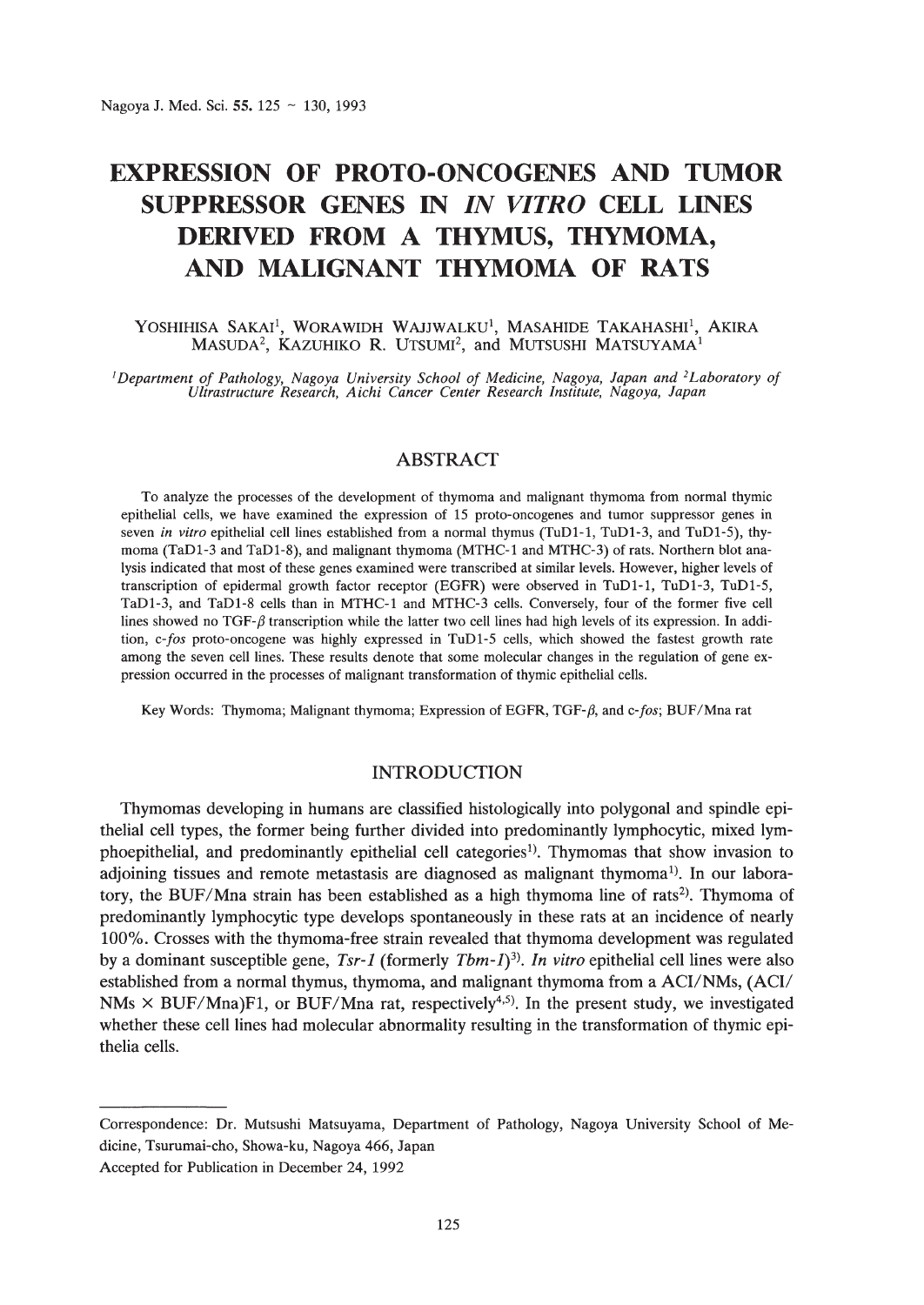# MATERIALS AND METHODS

#### *eel/lines*

We used seven cell lines of rat epithelial cells, derived from a normal thymus (TuD1-1, TuD1-3, and TuD1-5), thymoma (TaD1-3 and TaD1-8)<sup>4)</sup>, or malignant thymoma (MTHC-1 and MTHC-3)<sup>5)</sup>. These cell lines were maintained in DMEM (Gibco) containing  $10\%$  fetal calf serum (FCS).

#### *RNA extraction and Northern blot analysis*

Total cellular RNA was extracted from the cell lines by a guanidinium-phenol-chloroform method<sup>6)</sup>. The cells were harvested from ten 10-cm dishes when they became confluent. Poly(A)<sup>+</sup> RNA was isolated by a single passage through oligo(dT)-cellulose. The RNA concentrations were measured by absorbance at 260 nm. Poly(A)<sup>+</sup> RNA (4  $\mu$ g/lane) was fractionated on formaldehyde/ 1% agarose gel and transferred to nitrocellulose filters. The filters were prehybridized, hybridized, and washed as described<sup>7)</sup>.

#### *Plasmid and DNA probes*

Plasmid DNAs of EGFR, *c-erbB-2, c-kit, c-ret,* insulin receptor, nerve growth factor receptor (NGFR, *trk),* EGF, *TGF-a,* TGF-/J, *N-myc, c-myc, c-fos, c-jun,* Rb, and p53 were used as probes for Northern blot analyses. Probes of *c-fos* and *c-jun* were obtained from the Japanese Cancer Research Resources Bank.

#### *Growth curves and doubling time*

One ml of cell suspension, containing 1 to  $2 \times 10^5$  cells, was seeded into plastic dishes (6 cm diameter) with 4 ml of DMEM containing 10% FCS. The cells were propagated at *3rC* for 1, 2, 3, 4, and 5 days, respectively, changing the medium every other day, and stripped with 0.1 % tripsin-0.02% EDTA. Cells were counted in a haemocytometer under a light microscope. The average of cell numbers from two dishes was calculated day by day. The same experiment was repeated twice. Doubling time (DT) was calculated, following the formula of  $DT = (T_1 - T_2) \log$  $2/\log N_1$ -log N<sub>2</sub>. T represents time (days) and N represents cell number/ml.

#### *Transplantability*

Cells of seven cell lines were stripped from flasks with 0.1% trypsin-0.02% EDTA and centrifuged to precipitate at 1200 rpm for 3 minutes. One to  $2 \times 10^7$  cells were injected into the subcutaneous tissue of the right axillar region of BUF/Mna-rnu/rnu rats. Two months later, tumors, if any, were resected, and examined histologically. Cells of these seven cell lines were cultured in DMEM containing 10% FCS for four days, and chromosome preparations were made on the 5th day. The cells were stained with 2% Giemsa's solution, and their ploidy was determined.

#### RESULTS

To investigate the molecular mechanisms in the development of thymoma and malignant thymoma, we compared the expression patterns of proto-oncogenes and tumor suppressor genes in the seven *in vitro* epithelial cell lines established from the normal thymus (TuD1-1, TuDl-3, and TuDl-5), thymoma (TaD1-3 and TaD1-S) and malignant thymoma (MTHC-1 and MTHC-3). Cloned genes including 6 growth factor receptor-related genes (EGFR, *c-erbB-2,*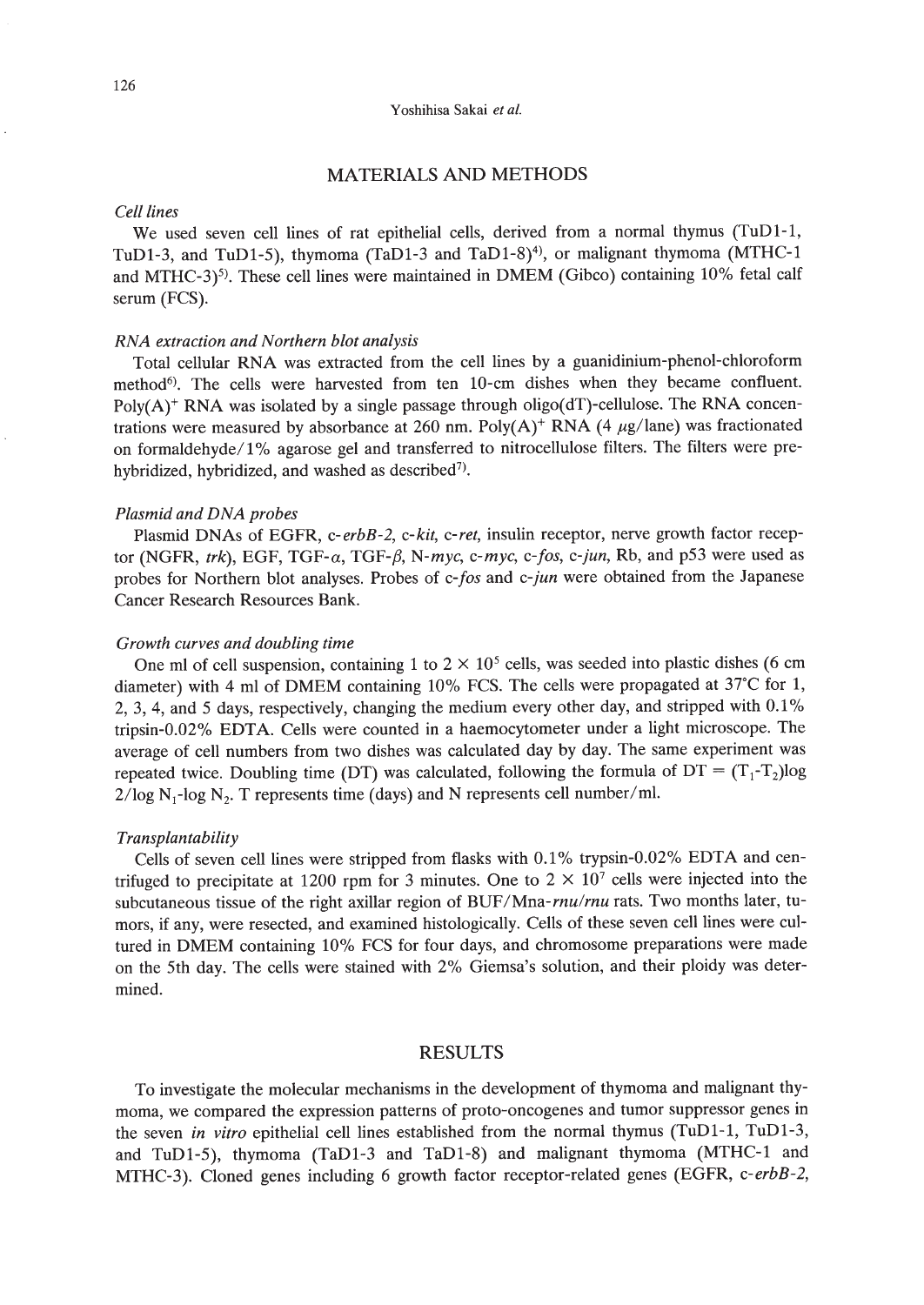*c-kit, c-ret,* insulin receptor, NGFR), 3 growth factors (EGF, TGF- $\alpha$ , TGF- $\beta$ ), 4 nuclear oncogenes *(c-myc, N-myc, c-fos, c-jun)* and 2 tumor suppressor genes (Rb, p53) were used as probes.

We first examined the expression of growth factor receptor-related genes. Northern blot analysis revealed that EGFR was transcribed as 10.6 kb and 5.8 kb messsages in TuDI-I, TuDI-3, TuDI-5, TaDI-3, and TaDI-8 cell lines (Fig. I). The probe also hybridized non-specifically to 28s ribosomal RNA. On the other hand, its expression was very low in MTHC-l and MTHC-3 cells (Fig. 1). RNAs from normal mouse liver and brain were used as positive and negative controls for EGFR expression, respectively. A 3 kb message present in the liver RNA was not observed in the cell lines. Transcritption of other genes *(c-erbB-2, c-kit, c-ret,* insulin receptor, NGFR) was undetectable in all of the cell lines (data not shown).



Fig. 1. Northern blot analyses of RNAs from TuD1-1, TuD1-3, TuD1-5, TaD1-3, TaD1-8, MTHC-1, and MTHC-3 cell lines. Top: Poly  $(A)^+$  RNA  $(4 \mu g)$  was analyzed by Northern blot hybridization with EGFR probe. Liver and brain tissues were used as positive and negative controls for EGFR expression, respectively.

Bottom: RNAs were stained with ethidium bromide.

In contrast to the expression pattern of EGFR, TGF- $\beta$ , one of the growth factors, was transcribed at high levels in MTHC-l and MTHC-3 cells but not in TuDl-l, TuDI-3, TaDI-3, and TaD1-8 cells (Fig. 2). It was slightly expressed in TuD1-5 cells. Transcrition of TGF- $\alpha$  was observed at higher levels in TuDI-5, TaDI-8, and MTHC-3 cells than in the other four cell lines (Fig. 2) and EGF showed no expression in any of the cell lines (data not shown).

The *c-myc* gene was transcribed as a 2.4 kb mRNA in the seven cell lines although there were some differences in the expression levels (Fig. 3). The *c-myc* probe non-specifically hybridized to 28s ribosomal RNA. In contrast, no transcription of *N-myc* and *c-jun* genes was detected in them (data not shown). In the case of *c-fos* gene, an exceptionally high level of its expression was observed in TuDI-5 cells (Fig. 3). It is interesting to note that TuDI-5 cells showed the fastest growth rate among the seven cell lines as described below. The *c-fos* gene was also expressed at variable levels in the other six lines (Fig. 3).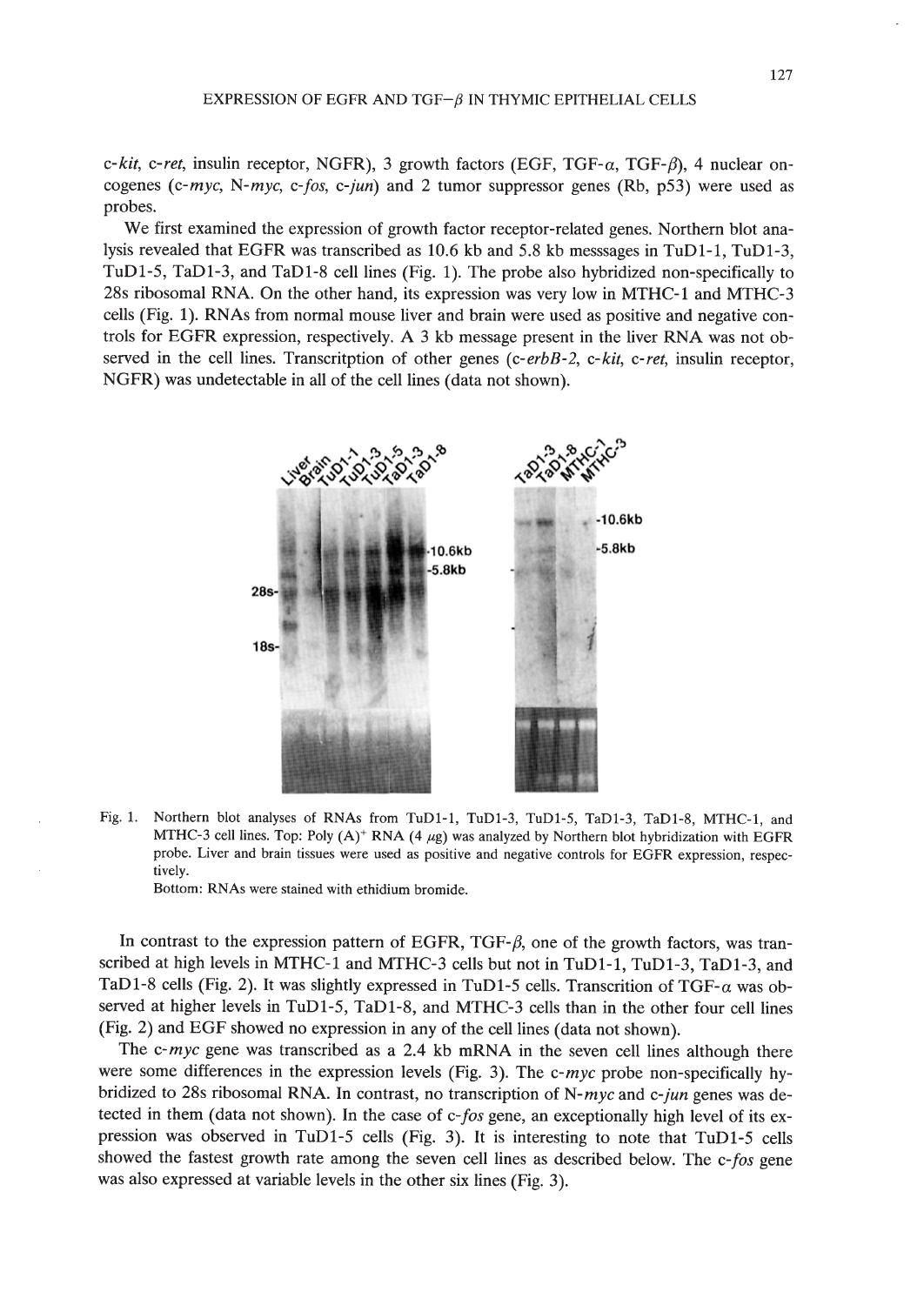

Fig. 2. Northern blot analyses of RNAs from TuDI-I, TuDI-3, TuDI-5, TaDI-3, TaDI-8, MTHC-I, and MTHC-3 cell lines, with TGF- $\alpha$  and TGF- $\beta$  probes.



Fig. 3. Northern blot analyses of RNAs from TuDI-I, TuDI-3, TuDI-5, TaDI-3, TaDI-8, MTHC-I, and MTHC-3 cell lines, with *c-myc, c-fos,* Rb, and p53 probes.

The expression of the Rb gene, one of the tumor suppressor genes, was detected as a weak band of 4.7 kb mRNA in the seven cell lines (Fig. 3). The p53 gene showed relatively high levels of expression in them (Fig. 3).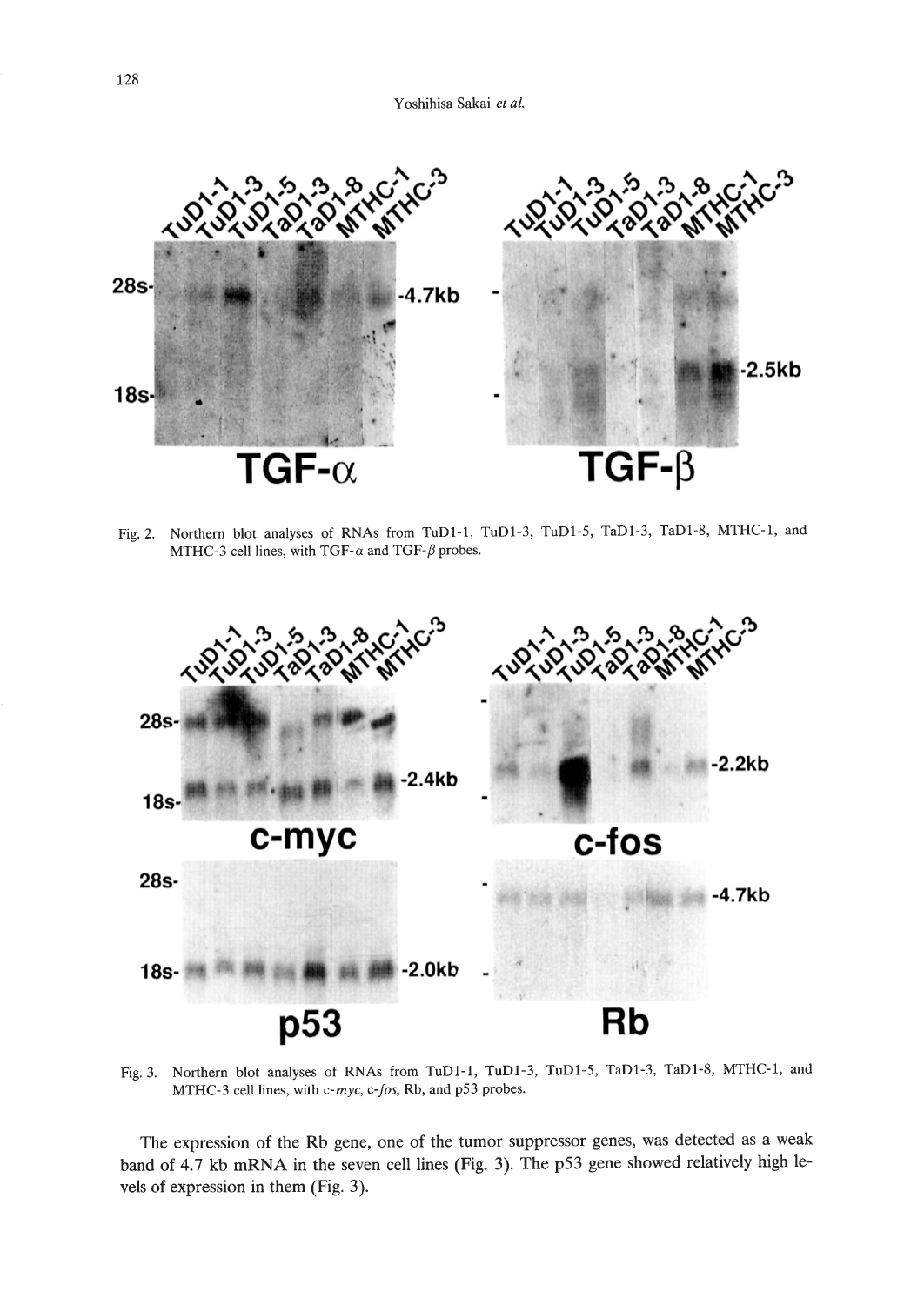There were slight differences in the doubling time among the seven lines, demonstrating that TuD1-5 cells have the fastest growth rate (Table 1). Karyotype analysis indicated that TuD1-1 and TuD1-5 cells were diploid and the other five cells were hypotetraploid (Table 1). When 1 to  $2 \times 10^7$  cells were injected into the subcutaneous tissue of nude rats, TuD1-3, TuD1-5, TaD1-8, MTHC-1, and MTHC-3 cells but not TuD1-1 cells showed tumorigenicity (Table 1). TuD1-5 and TaDl-8 cells formed cystic tumors, lined by epithelial cells, and TuD1-3, MTHC-1, and MTHC-3 produced solid tumors.

Table 1. Doubling Time, Karyotype, and TranspIantability of Cell Lines Derived from the Normal Thymus, Thymoma, and Malignant Thymoma.

| Cell Line | Doubling time | Karyotype      | Transplantability <sup>a)</sup> |  |
|-----------|---------------|----------------|---------------------------------|--|
| $TuD1-1$  | 23.0          | diploid        | $-(0/1)$                        |  |
| $TuD1-3$  | 19.4          | hypotetraploid | $+ (1/1)$                       |  |
| $TuD1-5$  | 16.2          | diploid        | $+$ (5/5 <sup>b</sup> ))        |  |
| $TaD1-3$  | 24.0          | hypotetraploid | NTc)                            |  |
| $TaD1-8$  | 26.5          | hypotetraploid | $+ (1/1b)$                      |  |
| MTHC-1    | 20.3          | hypotetraploid | $+ (5/5)$                       |  |
| MTHC-3    | 27.1          | hypotetraploid | $+ (5/5)$                       |  |

a) Transplantability was assessed by subcutaneous injection of more than  $1 \times 10^7$  cells into the subcutaneous tissue of the right axillar region of BUF/Mna-rnu/rnu rats. The number of positive rats/total number of injected rats is shown in parentheses.

b) Cells proliferated and formed large cysts lined by squamous epithelial cells, associated with papillary projections into the lumen.

c) NT: Not tested.

#### DISCUSSION

The results reported here indicate that MTHC-1 and MTHC-3, derived from the malignant thymoma of the BUF/Mna rat, showed increased expression of  $TGF-\beta$  and decreased expression of EGFR when compared with the cell lines derived from the normal thymus and thymoma. Since all of the cell lines used show similar growth behavior *in vitro* and the three cell lines, TuD1-3, TuD1-5, TaDl-8, derived from normal thymus and thymoma, as well as malignant thymoma cell lines showed tumorigenicity in nude rats, the changes of expression of TGF- $\beta$  and EGFR may not influence the grade of malignancy in *in vitro* of the cell lines. Rather, it is conceivable that these changes have already occurred in original malignant thymoma of a rat. These results might correspond to the fact that *in vitro* high-metastatic variants derived from Lewis lung carcinoma of the mouse expressed TGF- $\beta$  at higher levels than low-metastatic variants, whereas similar expressions were found in cell cycle-related genes (vimentin, calcyclin, *c-myc,* and p53) and oncogenes *(Ki-ras, Ha-ras, c-sis, c-src, c-fes,* and *c-erbB)8).* Human poorly differentiated adenocarcinoma also showed an excessive expression of  $TGF-\beta$  when compared with well-differentiated adenocarcinoma<sup>9</sup>). It is, therefore, conceivable that the changes of expression pattern of EGFR and TGF- $\beta$  may reflect the grade of malignancy in the rat thymomas. These findings indicate that some alterations in the regulation of gene expression occurred in the processes of malignant transformation of thymic epithelial cells.

An additional point made by the present study is that TuD1-5, derived from the normal thymus, showed an intensive expression of *c-fos.* Southern blot analysis showed that amplification